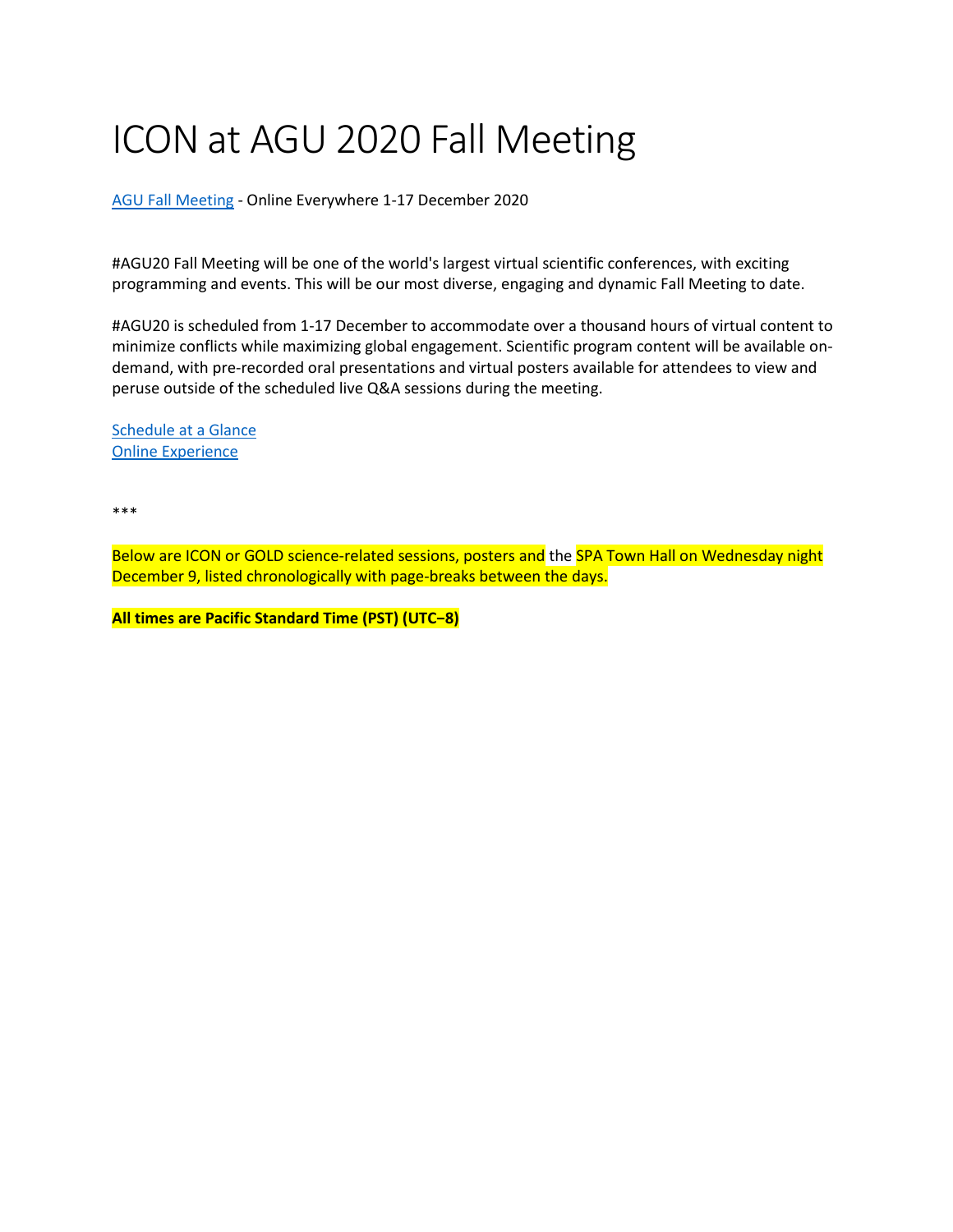# Monday, 7 December 2020

SA003-04 - [Traveling Atmospheric Disturbances in the Midlatitude](https://agu.confex.com/agu/fm20/meetingapp.cgi/Paper/682895) Thermosphere: Coordinated Ground[and Space-Based Observations](https://agu.confex.com/agu/fm20/meetingapp.cgi/Paper/682895)

17:42 - 17:46 Virtual *Jonathan J Makela* et al

Traveling atmospheric disturbances (TADs) are one of the most effective mechanisms for plasma transport in the mid latitude ionosphere, and its effects are important for a better understanding of the midlatitude electrodynamics. They can be generated by different sources mostly due to geomagnetic effects (Joule heating, sub-auroral polarization streams among others) or to effects coming from below (sudden stratospheric warming, etc) from which only the longer wavelength waves reach the midlatitude region. Their signatures in the thermosphere and ionosphere have been extensively studied mostly using ionospheric sounding techniques and through density observations. We present the analysis of a large TAD event occurring over North America on January 2, 2020 which showed oscillations in the thermospheric winds with magnitudes larger than 100 m/s in the east-west direction. Signatures were observed by a Fabry-Perot Interferometer (FPI) at the Urbana Atmospheric Observatory in Illinois (UAO; 40.17°N, 88.16°W) showing these oscillations and an apparent east to west propagation direction. We compare these ground-based observations with corresponding neutral wind measurements from the Michelson Interferometer for Global High-resolution Thermospheric Imaging (MIGHTI) instrument on NASA's Ionospheric CONnection (ICON) Explorer satellite. We also present an analysis of the possible sources for such an event.

# SA003-06 - A Report on the Small-Scale [Variations in the Ionospheric Connections Explorer](https://agu.confex.com/agu/fm20/meetingapp.cgi/Paper/704192)  [\(ICON\) Wind Data](https://agu.confex.com/agu/fm20/meetingapp.cgi/Paper/704192)

17:50 - 17:54 Virtual *Colin Charles Triplett* et al

NASA's latest explorer mission, the Ionospheric Connections Explorer (ICON), was launched on 10 October 2019. ICON has a suite of instruments capable of measuring temperatures, winds, and composition in the Mesosphere-Lower Thermosphere (MLT) simultaneously. These data are critical to understanding the large-scale temporal and spatial dynamics of the MLT. As data has been collected, however, the ICON team has noticed nearly ever-present, small-scale variations (1000-2000 km horizontal scales, tens of km vertical scales, and persistence > 5-8 minutes) in the wind data attributed to the thermospheric wind field. We report on our current understanding of these small-scale variations.

# SA003-07 - [The Quasi-2-Day Wave \(Q2DW\) and Q2DW-Tide Interactions as Viewed in ICON/MIGHTI](https://agu.confex.com/agu/fm20/meetingapp.cgi/Paper/703383)  [Winds](https://agu.confex.com/agu/fm20/meetingapp.cgi/Paper/703383)

17:54 - 17:58 Virtual *Jeffrey M Forbes* et al

It is now widely accepted that planetary waves (PW) and tides propagating upward from the lower atmosphere play an important role in determining the longitudinal and day-to-day variability of the ionosphere. Additional levels of spatial and temporal complexity are introduced into atmosphereionosphere coupling by nonlinear interactions between these wave fields, which give rise to secondary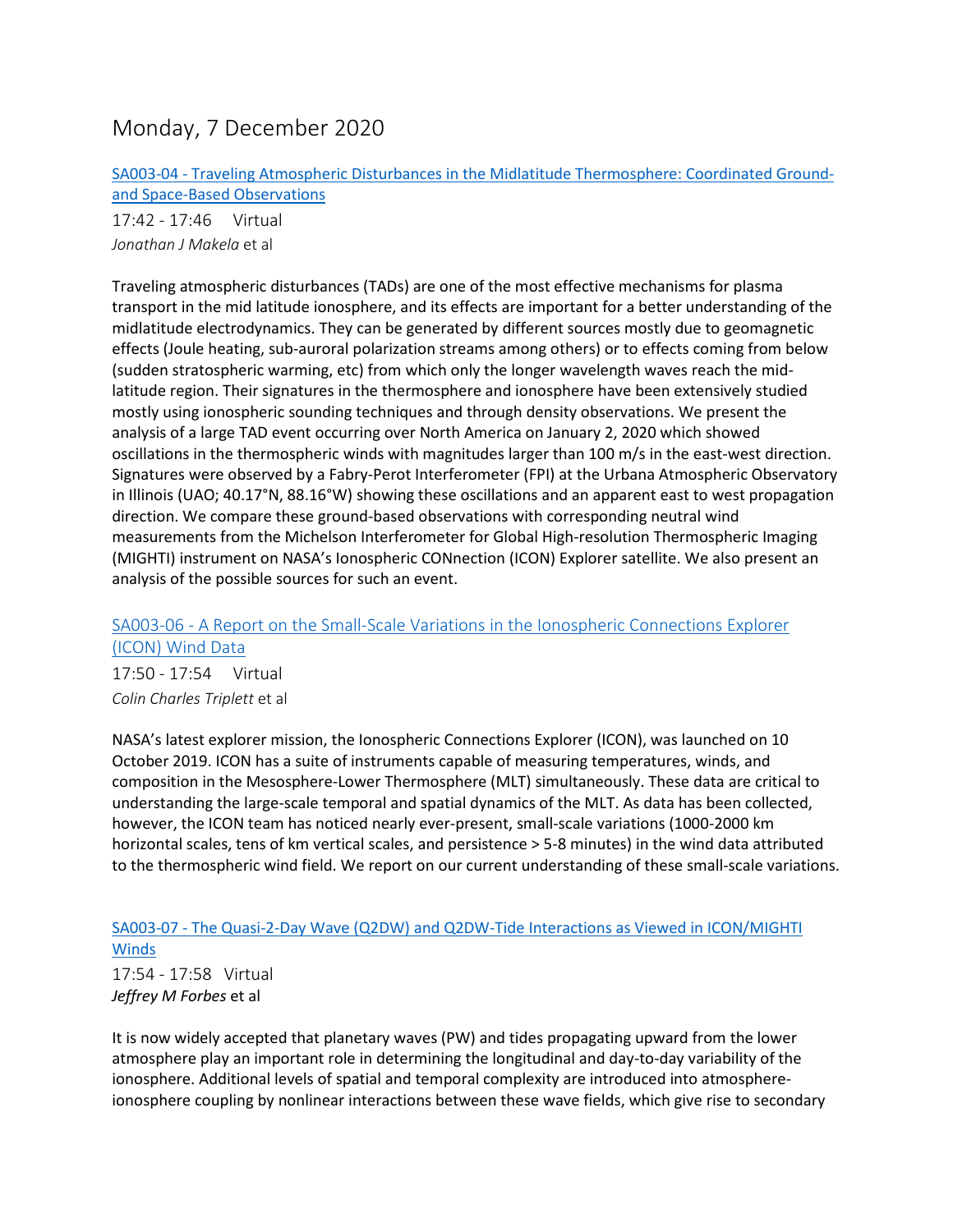waves with wave periods and zonal wavenumbers different than the primary interacting waves. The aggregate combination of primary waves and secondary waves for even a single PW-tide interaction gives rise to longitudinal structures and day-to-day variability much different than linear superposition of the primary waves alone. In this paper, winds measured by the MIGHTI instrument on ICON between 96-110 km altitude and 12S-42N during January-April, 2020, are used to delineate the temporal evolution of the Q2DW in terms of its 44h-56h period and dominant zonal wavenumber ( $s = +2$  or  $s =$ +3), as well as those of the secondary waves that arise from Q2DW-tide interactions. The high temporal resolution needed to define the Q2DW period is made possible through use of a "longitude subdivision method (LSM)", whereby, e.g., the longitude structure of the  $s = +3$  Q2DW is collapsed onto 0-120° longitude, thereby tripling the number of points per day at a given height and latitude from 2 (ascending plus descending) to 6. In the context of secondary waves, the potential influences of aliasing are discussed, and additional evidence for Q2DW modulation of solar tides in the time domain is presented.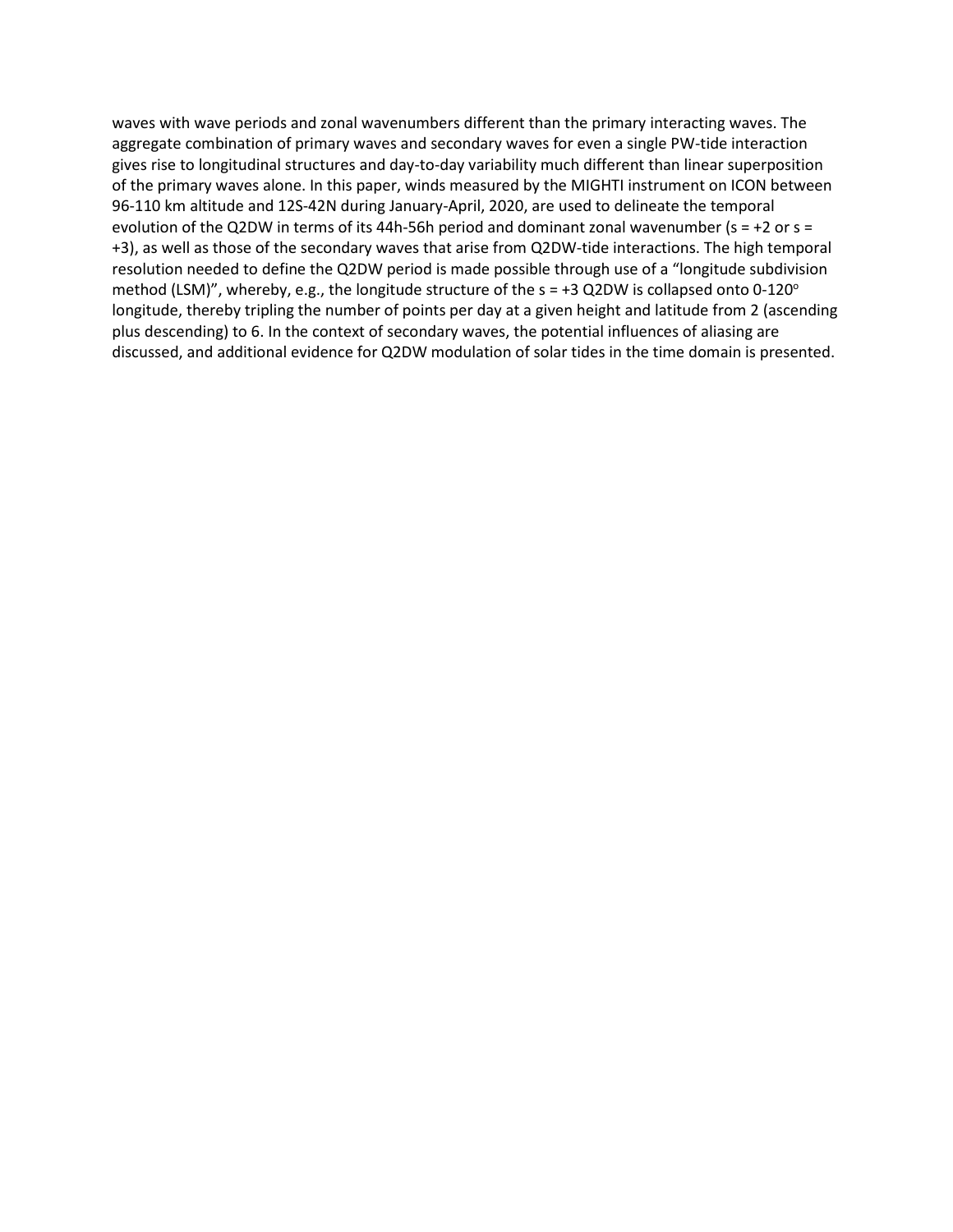Tuesday, 8 December 2020 Posters

> *Astrid I Maute* et al 04:00 - 20:59

#### SA004-0009 - [How wrong is the model and how can it still be useful?](https://agu.confex.com/agu/fm20/meetingapp.cgi/Paper/695038)

The neutral wind dynamo is important for generating low-latitude ionospheric variability and space weather. During the daytime, the upward drift causes the plasma to rise, which then diffuses downward forming the characteristic equatorial ionization anomalies. Observations and modeling studies have indicated large variability of the plasma drift on time scales from days to seasons associated with the wind dynamo at low and middle latitudes. In addition, the neutral winds in the lower thermosphere is highly variable due to upward propagating tides and waves from the lower atmosphere. The relationship of the ionospheric drift variability to the neutral wind at different altitudes and regions is still not fully understood. The Ionospheric Connection explorer (ICON) mission is designed to focus on the low to middle latitude region and measures key parameters, such as the plasma drift and density and neutral temperatures and winds, to address the question of vertical coupling.

In this presentation, we will focus on the ICON observations and compare to general circulation model (GCM) results with the focus on determining what are "mice" and "tigers" depending on our goals. We will specifically focus on how models can support the interpretations of observations with respect to relating neutral wind variations to low latitude plasma drift changes. We will conclude with some thoughts on "useful" paths to advance modeling capabilities.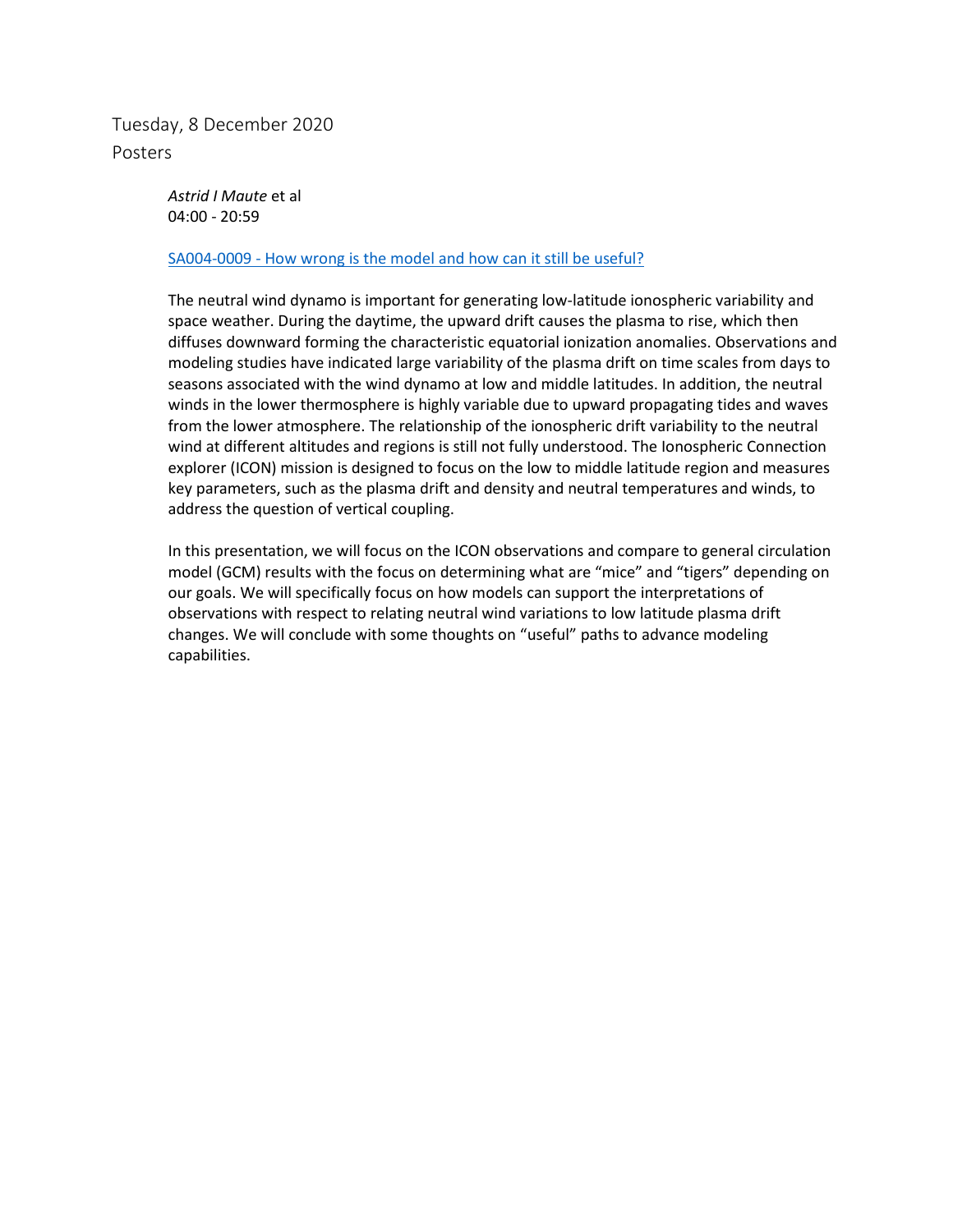# Wednesday, 9 December 2020

# SA038-01 - [The Ionospheric Connection Explorer: Results from Year #1 on Orbit](https://agu.confex.com/agu/fm20/meetingapp.cgi/Paper/671280)

10:00 - 10:06 Virtual *Thomas J Immel* et al

The NASA Ionospheric Connection Explorer has provided a full year of coordinated measurements of the ionosphere and thermosphere, with excellent performance of its instruments and the observing platform. Its measurements support ICON's specific mission objectives to 1) determine the source of strong day-to-day variability in ionospheric densities, 2) determine how large-scale atmospheric waves propagate upward and interact with the ionosphere, and 3) understand how these effects interact with and modify geomagnetic storm phenomena. We will discuss some of the more remarkable effects observed by ICON, and how the analysis of these data is leading to new understanding of the behavior of the ITM system. This will include a brief review of comparisons to other measurements and a summary of validation efforts that have improved the ICON data products.

# SA012-04 - E- [and F-region Wind Influences on the Topside Equatorial ionosphere](https://agu.confex.com/agu/fm20/meetingapp.cgi/Paper/695661)  [Observed by ICON](https://agu.confex.com/agu/fm20/meetingapp.cgi/Paper/695661)

*Rod Heelis et* al 19:12 - 19:16 Virtual

In the topside equatorial-ionosphere the plasma composition and temperature are strongly influenced by the dynamo action of E-region winds producing plasma drifts perpendicular to the magnetic field, and by the F-region winds that move plasma parallel to the magnetic field and modify the diffusive motions. Under solar minimum conditions both the O+ and H+ concentrations are modulated by the wind induced dynamics and by seasonal variations in the photoionization rates. The ICON mission provides measurements of all the relevant parameters, allowing the driving winds in the E region and the F region, the topside plasma motions, the plasma composition and the ion temperature to be connected. Here we report on the nature of these connections for different seasons during the solar minimum period in 2020.

Posters 04:00 - 20:59

> SA009-0002 - [The Response of the Ionosphere-Thermosphere System from Large-Scale Waves](https://agu.confex.com/agu/fm20/meetingapp.cgi/Paper/686769)  [Associated with Geomagnetic Storms as Seen from the Ionospheric Connection Explorer](https://agu.confex.com/agu/fm20/meetingapp.cgi/Paper/686769)

Andrew Wang et al

Increases in auroral activity can generate significant disturbances in wind, temperature and composition of the upper atmosphere, with an accompanying set of effects in the ionosphere. One of the first manifestations of these disturbances are large-scale waves that propagate out of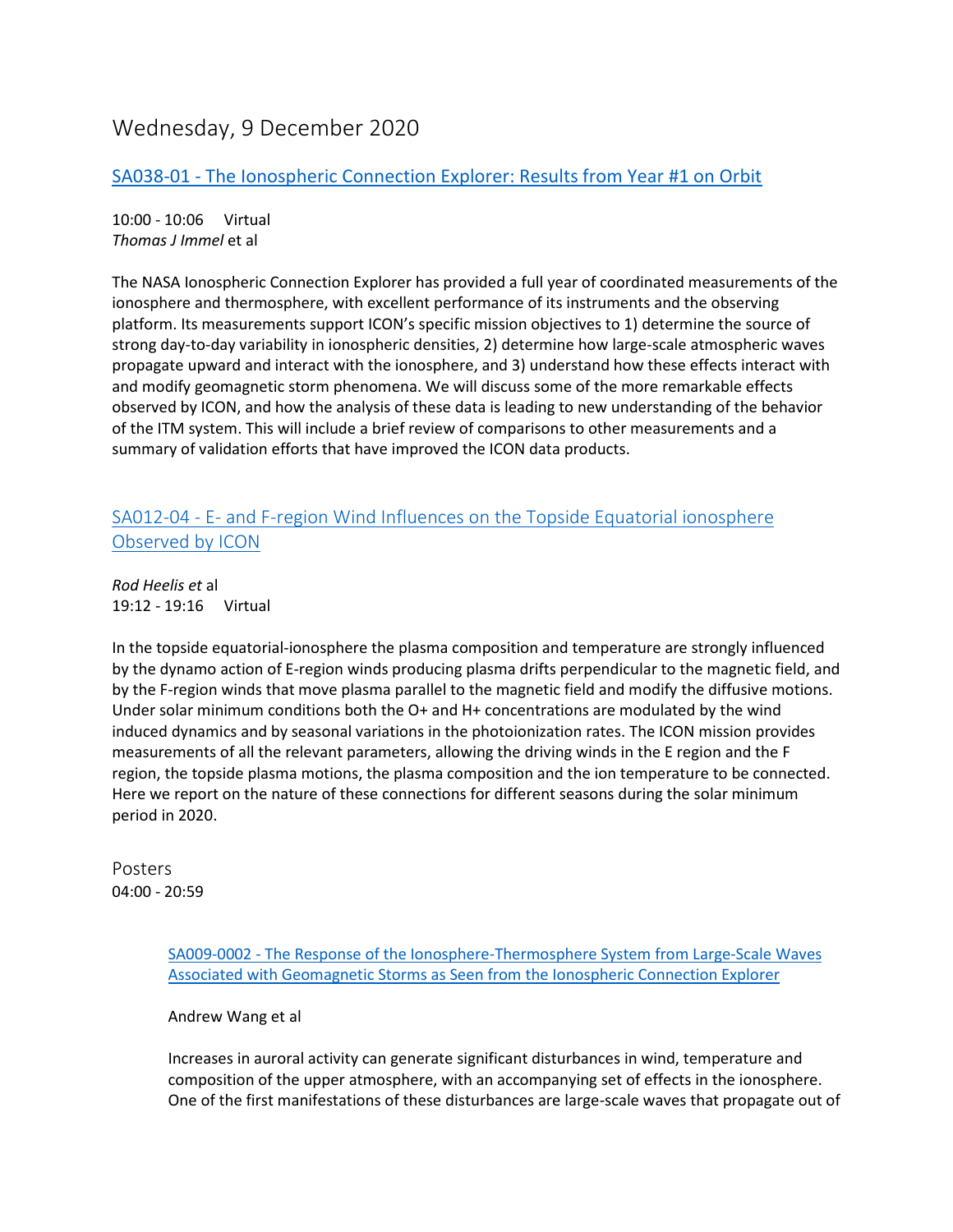the auroral zones and travel around the planet near the local sound speed. The NASA Ionospheric Connection Explorer carries observational capabilities for both the neutral and plasma environments above 100 km, and is sensitive to perturbations propagating to middle and low latitudes from the regions of enhanced Joule heating near the poles. Here we will review the effects of large-scale waves in the atmosphere in the ionosphere observed during the first year of the mission. One of the larger events of 2020 was a moderate geomagnetic storm in April, which was observed in the Northern Hemisphere to drive a traveling wave with a signature disturbance in meridional winds > 100 m/s.

### SA008-0008 - [Gravity Wave Study in the MLT using ICON-MIGHTI Temperature and Wind](https://agu.confex.com/agu/fm20/meetingapp.cgi/Paper/701896)  **[Observations](https://agu.confex.com/agu/fm20/meetingapp.cgi/Paper/701896)**

#### *Shreya Nagpal* et al

Atmospheric gravity waves have important roles in driving atmospheric coupling processes from the lower atmosphere to the mesosphere, thermosphere, and ionosphere. NASA's Ionospheric Connection Explorer (ICON) satellite was launched on 10 October 2019 and has been observing atmospheric temperatures and winds in the latitude range of 10S-40N. Michelson Interferometer for Global High-resolution Thermospheric Imaging (MIGHTI) is one of the instruments on ICON measuring temperatures and winds. Using both temperature and wind measurements from ICON-MIGHTI observations, small-scale perturbations (< wavenumber 6) are extracted and analyzed in the altitude range of 90-105 km and are considered

to be gravity waves in this work. Obtained gravity waves will be compared to other satellite observations including TIMED/SABER. Vertical profiles of ICON-MIGHTI winds and temperatures are further analyzed to study instabilities including Richardson numbers and Brunt Vaisala frequency. Relationship between these instabilities and gravity waves will also be briefly discussed in this work.

### SA010-0004 - [ICON observations of longitudinal variations from 95 km to the spacecraft altitude](https://agu.confex.com/agu/fm20/meetingapp.cgi/Paper/720044)  [of 575 km](https://agu.confex.com/agu/fm20/meetingapp.cgi/Paper/720044)

#### *Yen-Jung Wu* et al

NASA's Ionospheric Connection Explorer (ICON) was launched in October 2019 during the solar minimum between Solar Cycles 24 and 25. The science data products are now available [\(https://icon.ssl.berkeley.edu/Data\)](https://icon.ssl.berkeley.edu/Data). ICON is equipped with instruments that target the neutral drivers of the ionospheric dynamo and measure the response of the ionosphere to the neutral and external plasma drivers. In the altitude range between 95 km and 300 km, Michelson Interferometer for Global High-resolution Thermospheric Imaging (MIGHTI) provides measurements on neutral wind and temperature by remote sensing techniques. At the ICON spacecraft altitude, ~575 km, Ion Velocity Meter (IVM) measures the in-situ plasma parameters. EUV and FUV spectrographs provide the retrieved  $O<sup>+</sup>$  density from 200 km to the ICON orbit altitude in the daytime and nighttime, respectively. In addition, the daytime  $O-N<sub>2</sub>$  ratio derived from EUV measurements also reveals the dynamics of the upper atmosphere. In the altitude range from 250 km to 300 km, ICON provides simultaneous measurements of  $O<sup>+</sup>$  density and neutral wind at both daytime and nighttime, which allow to connect the observations of the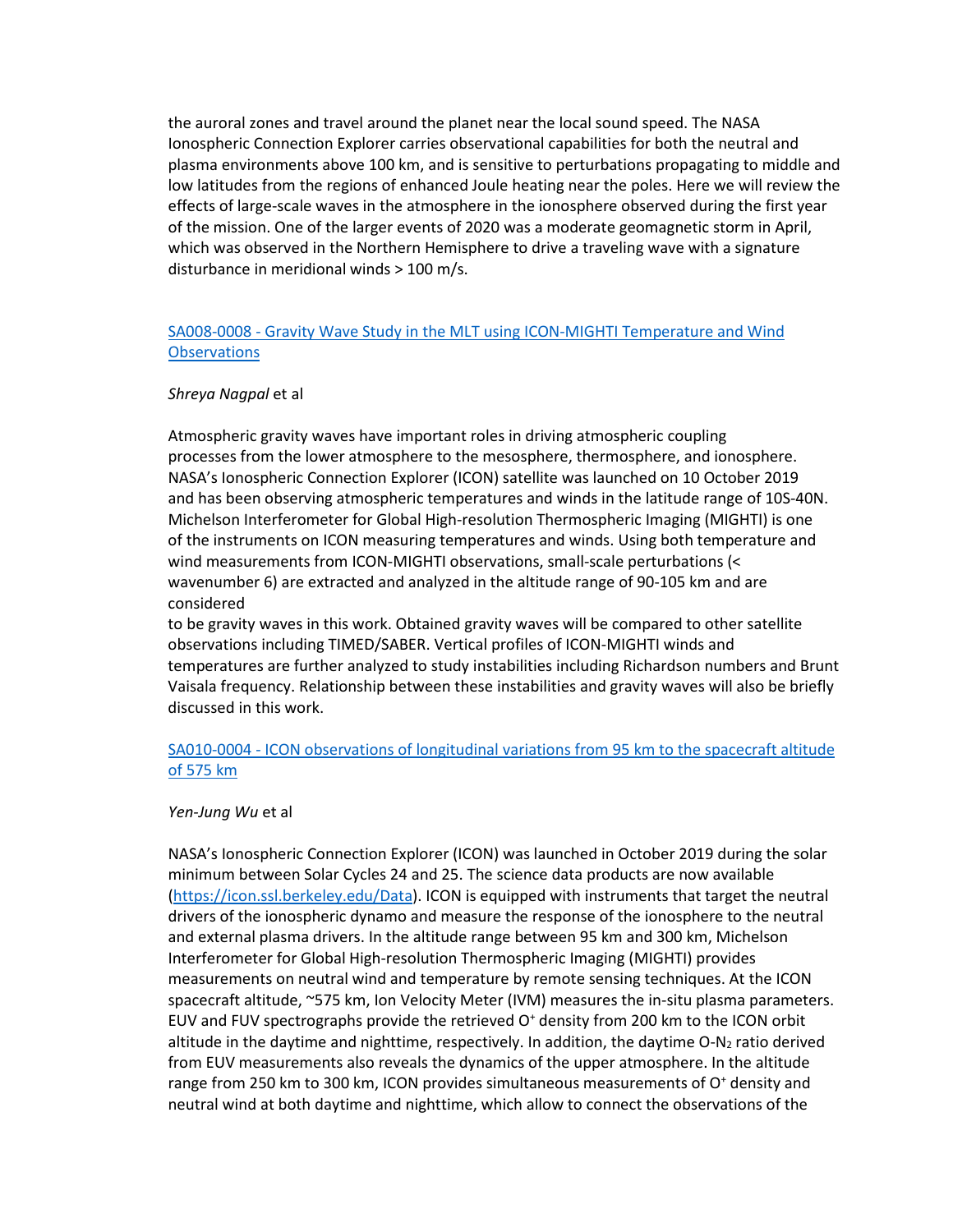neutral atmosphere below and the ionosphere above. In this study, we present the observed longitudinal variations in fixed local times of different parameters measured by all 4 instruments onboard ICON, connecting the wave patterns in the mesospheric and lower thermospheric neutral winds to the in-situ ion density at the ICON spacecraft altitude. Our preliminary results show that the same wave patterns that are found in the ion density at the altitude of ICON's orbit can also be found in the neutral zonal wind as low as 130 km, whereas the same wave pattern in the neutral meridional wind only starts from ~150 km. In order to interpret the interaction between different parameters measured by ICON, a TIEGCM run is performed to support the observations.

### Town Hall

### TH062 - [Space Physics and Aeronomy Section Agency Night](https://agu.confex.com/agu/fm20/meetingapp.cgi/Session/104139) 19:00 - 20:00

Come meet with our NASA and National Science Foundation (NSF) representatives. During this one hour session current and pending programs as well as recent developments at both agencies will be described. The additional opportunity to ask questions and provide feedback makes this an hour well spent.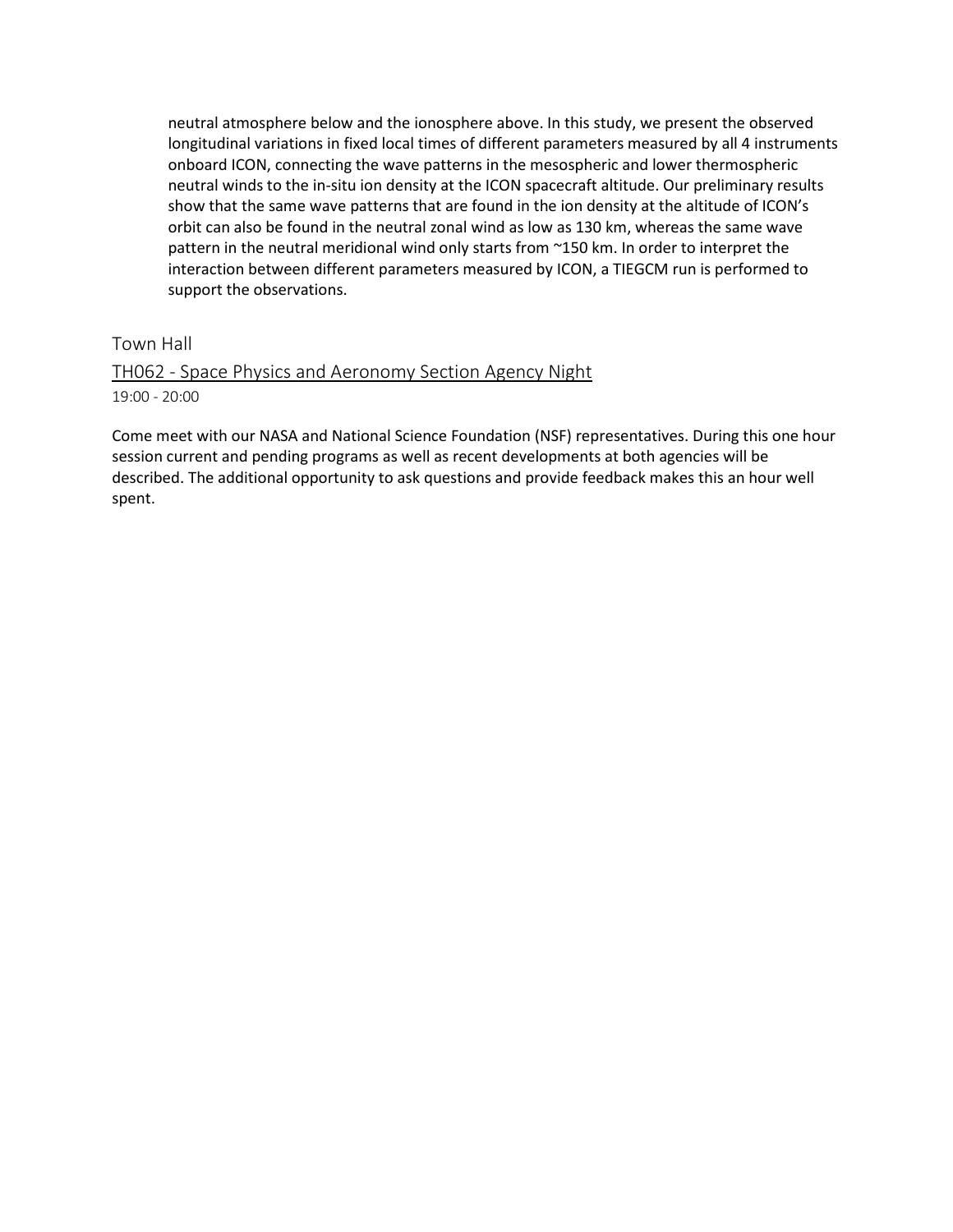# Wednesday, 16 December 2020

# SA037 - [Drivers and Prediction of Variability in Earth's Ionosphere and Thermosphere:](https://agu.confex.com/agu/fm20/meetingapp.cgi/Session/106692)  [New Observations from Missions I](https://agu.confex.com/agu/fm20/meetingapp.cgi/Session/106692)

08:30 - 09:30 Virtual Primary Convener: Thomas J Immel

Conditions in the near-Earth space environment are observed to be remarkably variable. The number of potential sources of forcing is large, extending from the troposphere and middle atmosphere to high latitude auroral and magnetospheric regions. Quantifying the sources of variability, and how they combine and couple in the ITM system, is a goal of several new observational campaigns: ICON, GOLD, SWARM, and COSMIC-2. These missions in combination with extant assets including TIMED, upstream solar-wind monitors, and a growing network of ground-based sensors provide an unprecedented capability for research efforts that are revealing a host of new system-level behaviors. This session will present first light and recent discoveries from these mission, and related advances made possible by a range of computational models and new machine-learning approaches. These crucial activities promise to advance the field of space environment prediction.

SA037-01 - [Low and Mid-latitude Ionosphere-Thermosphere Response to the April 2020 Storm](https://agu.confex.com/agu/fm20/meetingapp.cgi/Paper/770807)

08:30 - 08:34 Virtual *Geoff Crowley* et al

Solar minimum has historically been considered a time when the ionosphere and thermosphere are quiescent, with geomagnetic activity generally being less than during other parts of the solar cycle. However, the April 2020 storm, in which the Dst index reached a value of about -50 nT, produced a surprisingly large ionospheric and thermospheric response that was measured by various instruments. The ICON mission is focused on the middle and low latitudes, and provides measurements of thermospheric wind, temperature and composition, as well as the electron density and electric field. We describe the ICON data obtained during the April 2020 storm, and compare the measured response with that simulated by a global full-physics coupled thermosphere-ionosphere model. The global ionosphere is a driven system, beginning with the high latitudes and therefore those high latitude processes and their effects must be taken into account when trying to understand the global ionospheric variability. This is true for both geomagnetically quiet and active conditions. We explore possible explanations for the unexpectedly large ionosphere-thermosphere response during the April 2020 storm.

SA037-02 - [Exploring the Near-Earth Space Environment by Swarm and Mission Data of Different](https://agu.confex.com/agu/fm20/meetingapp.cgi/Paper/664718)  [Scales \(Invited\)](https://agu.confex.com/agu/fm20/meetingapp.cgi/Paper/664718)

*Claudia Stolle* et al 08:34 - 08:38 Virtual

Describing the coupled Thermosphere/Ionosphere system requires observations on multiple scales and different parameters of the neutral and ionized gas. The special benefit can currently be drawn from simultaneous missions allowing these combinations. The GOLD mission regularly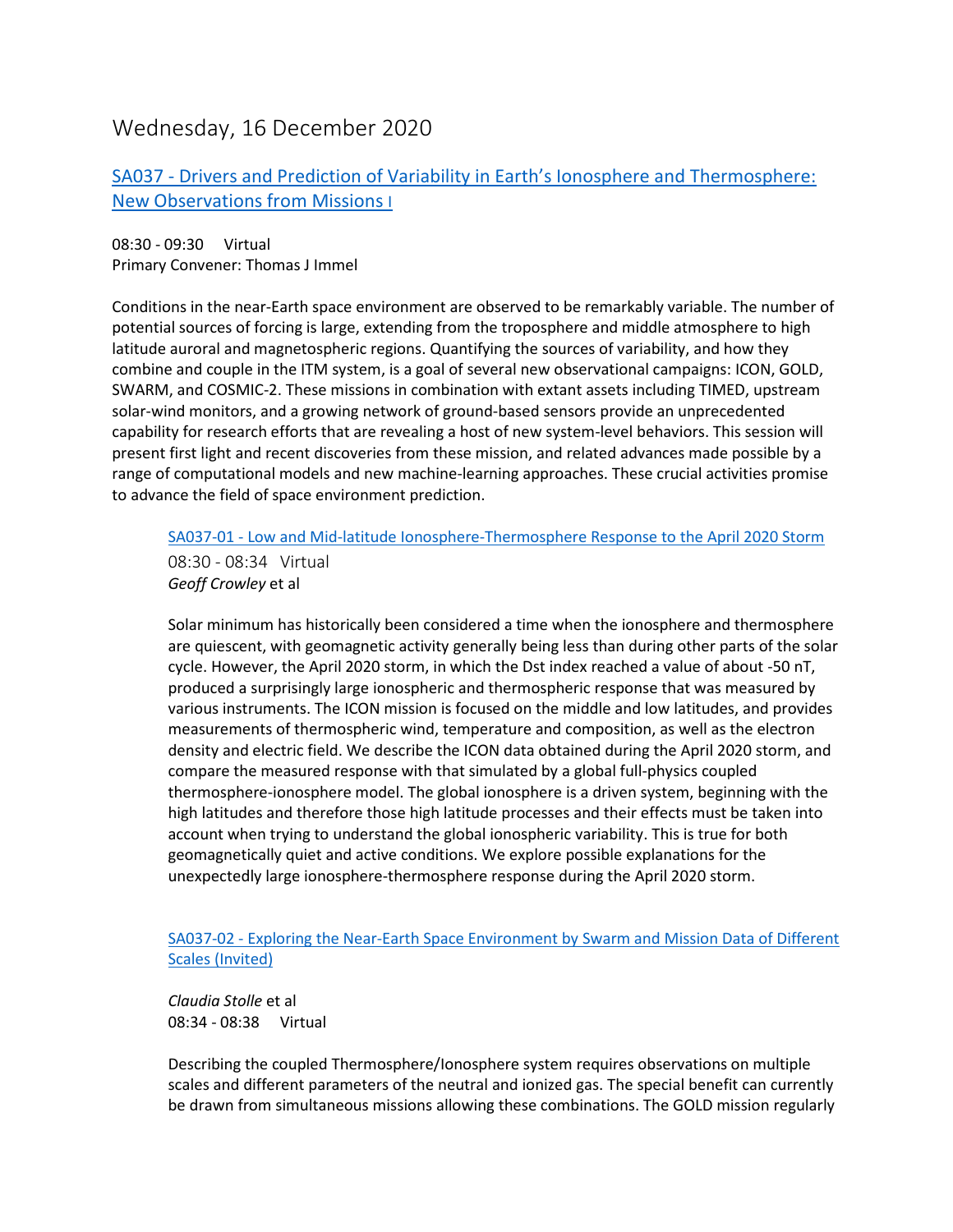provides ultraviolet nightglow observations of the ionosphere above the South-Atlantic/South-American region with spatial resolution in the E-W and N-S directions for near nadir observations of about 93 km. During conjunctions with the polar-orbiting Swarm mission providing in situ observations of electron density, magnetic field and plasma drift with sampling rates of 1 Hz (7.5 km) or higher, we can compare large and medium scale structures related to post-sunset plasma depletions with their surroundings as seen from GOLD. We found, e.g., that not all depletions detected by Swarm are reflected in GOLD images and that the difference of the Swarm altitude and the reference altitude of GOLD scans need to be considered during interpretation.

Another example is provided by the combination of Swarm observations of the equatorial electrojet and MLS/Aura geopotential height data that revealed a burst of a quasi-6-day wave after the September 2019 Southern sudden stratospheric warming (SSW) event. These results suggest that an Antarctic SSW can lead to ionospheric variability through wave forcing from the middle atmosphere.

Furthermore, a multitude of satellites in Low Earth Orbit (LEO) carry avionics magnetometers for satellite attitude determination and control, such as Cryosat-2 and GRACE-FO, among others. These magnetometers, by design, do not meet high precision scientific requirements but have been shown to add valuable information in characterizing the Earth's magnetic environment after appropriate calibration. First results obtained from these data will be presented and compared with Swarm results.

New opportunities arise from newly released data from the low inclination ICON mission. Possible benefits of Swarm-ICON comparison for expanding the topics mentioned above will also be discussed.

### SA037-03 - [Whistlers in the ELF recorded by Swarm satellites: results from recent regular ASM](https://agu.confex.com/agu/fm20/meetingapp.cgi/Paper/741367)  [burst sessions](https://agu.confex.com/agu/fm20/meetingapp.cgi/Paper/741367)

*Pierdavide Coisson* et al 08:38 - 08:42 Virtual

Every month since August 2019 the ASM instrument onboard one of the Swarm satellites has been operated in burst mode during one week. ASM measures the intensity of the magnetic field at the satellite position, at about 450 km height for Swarm A and 500 km for Swarm B. From the nominal 1 Hz, the sampling frequency has been increased to 250 Hz, to observe Extremely Low Frequency (ELF) signals.The most remarkable phenomena observable in this part of the electromagnetic spectrum are whistlers, generated by the lightning activity occurring in the troposphere.

Due to the local time drift of Swarm high-inclination satellites, this is the first time that a collection of whistlers in the ELF is recorded worldwide at any local time by a single satellite mission.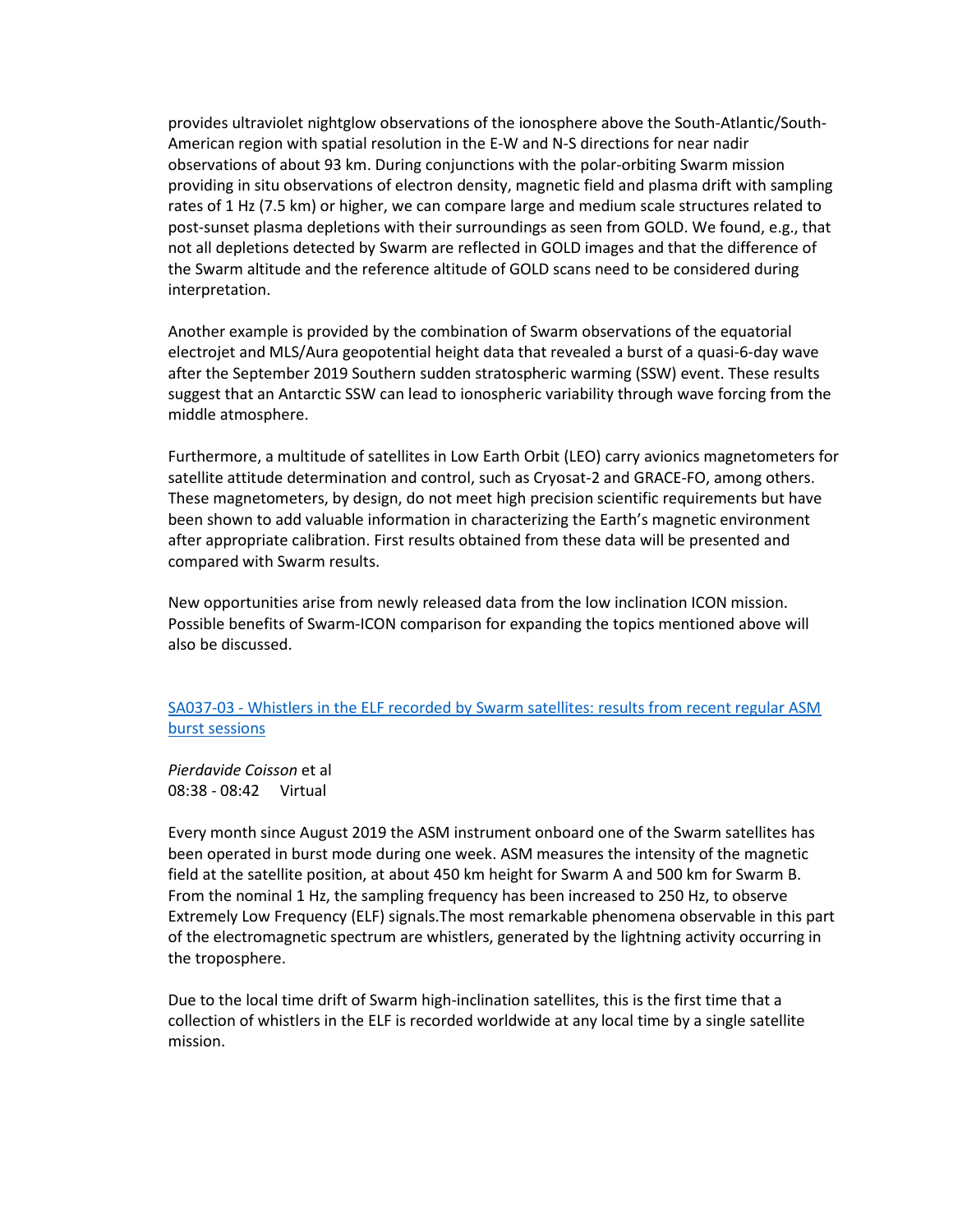A large variability in the number of events has been observed, and comparison with the very limited ASM burst dataset available for high solar activity, seems to indicate a strong solar activity dependence on the occurrence of these events.

Whistler dispersion as received at the satellite's position depends on the propagation through the ionospheric plasma, increasing with an increase of electron density.

A selection of remarkable whistlers events have been analysed. We identified the originating lightning strike recorded on the ground by the World ELF Radiolocation Array (WERA) and characterised the wave propagation through the ionosphere. For that purpose, events recorded within 600 km from a ground ionosonde have been analysed, providing electron density profiles needed for ray-tracing calculation of the propagation path up to the satellite location. The insitu measurements of electron density made by Swarm were used to adjust the topside profile. Comparisons with the IRI model, constrained or not with experimental data indicate that whistler dispersion is sensitive to the F2 peak electron density.

SA037-04 - [Thermospheric Wind Observations from MIGHTI on ICON: An Overview of](https://agu.confex.com/agu/fm20/meetingapp.cgi/Paper/669194)  [Instrument Performance and Data Characteristics](https://agu.confex.com/agu/fm20/meetingapp.cgi/Paper/669194)

*Christoph R Englert* et al 08:42 - 08:46 Virtual

The Michelson Interferometer for Global High-resolution Thermospheric Imaging (MIGHTI) is one of the four instruments on the Ionospheric Connection (ICON) Explorer, launched in October 2019. MIGHTI uses the atomic oxygen green and red lines and the molecular oxygen A-band to observe thermospheric wind and temperature profiles, respectively. Here, we present an overview of the wind observations and key characteristics of the data-set. The discussion of the available data-set includes on-orbit calibrations, data coverage and limitations, and quality indicators. A brief look at the retrieved wind profiles provides insight into the richness of the spatial and temporal features of the observations.

#### SA037-05 - [COSMIC-2, GOLD, and ICON Observations of Plasma Bubbles and Vertical Ion Drifts](https://agu.confex.com/agu/fm20/meetingapp.cgi/Paper/672079)

*Qian Wu* et al 08:46 - 08:50 Virtual

COSMIC-2, GOLD, and ICON are now providing unprecedented coverage of the equatorial ionosphere. COSMIC-2 GNSS observations provide information on the vertical structure of the ionosphere electron density as well as scintillation. GOLD gives the morphology of the ionosphere and plasma bubbles in the American sector with continuous UV images from geostationary orbit. At the same time, COSMIC-2 and ICON IVM observations provide vertical ion drifts, which is a direct measure of the equatorial dynamo. In addition, ICON measures the thermospheric winds, which drive the dynamo. By combining all these observations, we can have a better understanding of the equatorial ionosphere and the ionospheric condition under which the plasma bubbles occur. The vertical ion drift during the pre-reversal enhancement is directly related to the growth rate of the Rayleigh Taylor instability (R-T), which is responsible in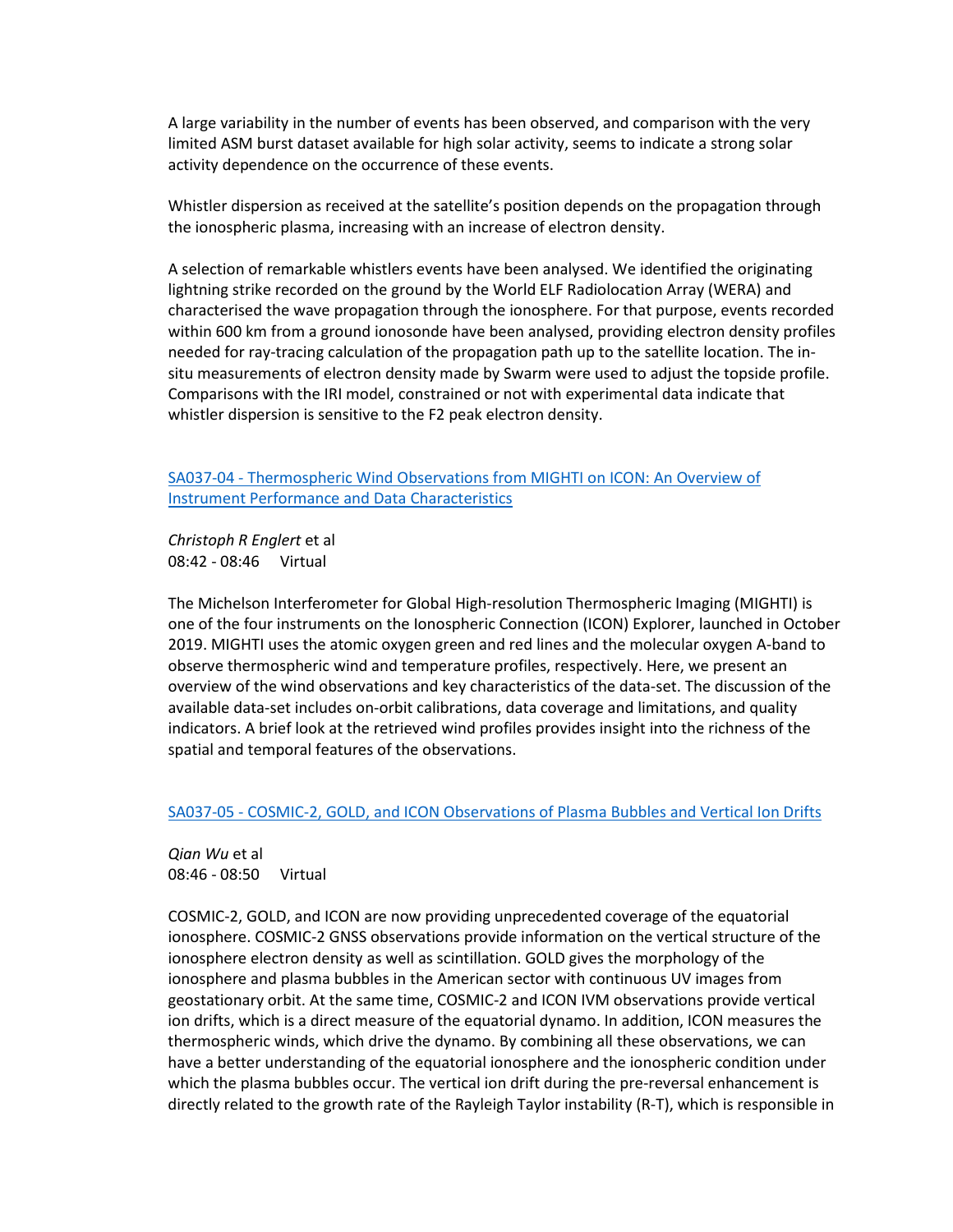large part for the occurrence of plasma bubbles. GOLD observes plasma bubbles regularly and the vertical ion drifts from ICON and COSMIC-2 can shed more light on the occurrence of the plasma bubbles. The GOLD bubble observations are also useful for validation of the geolocation of irregularities from the COSMIC-2 GNSS signal scintillation observations. We will give an overview of recent progress on this equatorial ionosphere study using these three missions and, on the effort, to validate the localization of irregularities with GNSS using the GOLD data.

### SA037-06 - [Observations of Atmospheric Waves in the Thermosphere with ICON \(Invited\)](https://agu.confex.com/agu/fm20/meetingapp.cgi/Paper/664712)

*Scott England* 08:50 - 08:54 Virtual

Atmospheric waves play a key role in coupling different regions of the Earth's atmosphere. Clear evidence of wave coupling from the troposphere to the thermosphere and from the thermosphere to the ionosphere have previously been reported. Observations from both ground and space have previously revealed significant perturbations to the ionosphere that result from atmosphere waves in the lower thermosphere region, where coupling to the ionosphere via the E-region dynamo can play a significant role. However, observations of atmospheric waves both in the dynamo region and above are comparatively rare and much about the nature of waves and their impacts at these higher altitudes is not known. This is important as both the degree of coupling between the neutrals and ions varies with altitude, as well as the nature of the waves themselves as diffusive separation and ion drag become increasingly important at higher altitude. New results of atmospheric waves at altitudes above the lower thermosphere from observations with ICON will be presented.

### SA037-07 - [Direct evidence of ionospheric variability driven by the neutral wind dynamo](https://agu.confex.com/agu/fm20/meetingapp.cgi/Paper/705408)

*Brian Joseph Harding* et al 08:54 - 08:58 Virtual

We present results from the first year of NASA's Ionospheric Connection Explorer (ICON) mission to study the sources of ionospheric variability. ICON is the first mission to make simultaneous, coincident measurements of ion drifts and the neutral winds that drive them. Once per orbit, the ion drift velocity is measured at  $\sim$  600 km altitude within a few minutes of remote observations of neutral wind profiles along the same magnetic field line (90 - 300 km altitude). About 100 times per year, a "conjugate" maneuver is performed, observing the wind profiles at both the northern and southern magnetic footpoints. These measurements provide an unprecedented opportunity to study the neutral-wind-driven dynamo. In this work we describe the day-to-day and longitudinal variations of the vertical plasma drift and quantify their relationship to the neutral wind drivers.

SA037-08 - [A preliminary result of ICON MIGHTI data assimilation using the Whole Atmosphere](https://agu.confex.com/agu/fm20/meetingapp.cgi/Paper/757035)  [Community Climate Model with thermosphere and ionosphere eXtension Data Assimilation](https://agu.confex.com/agu/fm20/meetingapp.cgi/Paper/757035)  [Research Testbed system](https://agu.confex.com/agu/fm20/meetingapp.cgi/Paper/757035)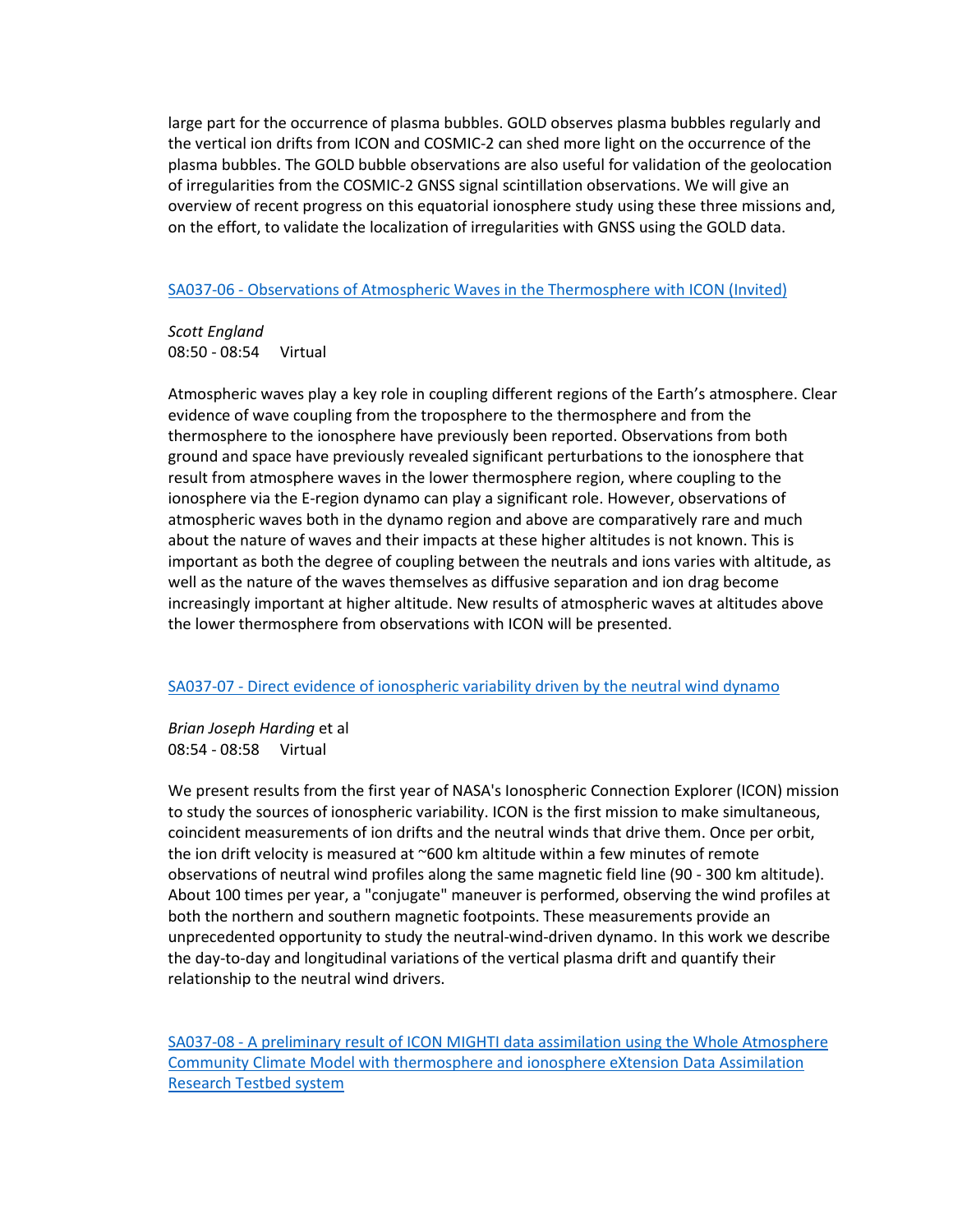08:58 - 09:02 Virtual *Chih Ting Hsu* et al

This study aims to assess the impact of the assimilating thermospheric winds on the ionosphere and mesosphere in order to investigate the possibility of improving upper atmospheric weather predictability. The Ionospheric Connection Explorer (ICON) Michelson Interferometer for Global High-resolution Thermospheric Imaging (MIGHTI) provides meridional and zonal wind profile in the thermosphere. We expected these data can provide us a better thermospheric specification and further affect the mesosphere and ionosphere through an ensemble data assimilation. In the ensemble data assimilation, how to update the model state is highly related to the correlation between each variable which is computed statistically from a limited number of the model ensemble. Therefore, in order to get a reasonable correlation, this study focuses on assessing a reasonable impact region of the ICON MIGHTI wind profile by analyzing the data assimilation result. The ICON MIGHTI winds data is assimilated into the Whole Atmosphere Community Climate Model with thermosphere and ionosphere eXtension(WACCM-X)/ Data Assimilation Research Testbed (DART) system, and the impact region of ICON MIGHTI winds data is evaluated using an empirical localization function according to the observation error covariance and background error covariance before and after data assimilation.

### SA037-09 - [A comparison of thermospheric FUV radiance and composition from TIMED, GOLD](https://agu.confex.com/agu/fm20/meetingapp.cgi/Paper/729595)  [and ICON](https://agu.confex.com/agu/fm20/meetingapp.cgi/Paper/729595)

*Yongliang Zhang* et al 09:02 - 09:06 Virtual

Far Ultraviolet (FUV) imagers on a satellite are used to observe thermospheric and ionospheric parameters, such as density  $(0, N_2, O_2, O/N_2, H)$ , temperature (neutral and plasma) and auroral precipitation (characteristic energy and flux). The NASA TIMED, GOLD and ICON missions are now making concurrent observations, offering a unique opportunity to monitor the thermospheric variation in  $O/N<sub>2</sub>$  more comprehensively than is possible individually. However, the FUV radiances and thermospheric products from the missions need to be inter-calibrated or inter-compared. At the time of the writing of this abstract, a preliminary comparison shows that the morphology of the radiances and composition  $(O/N_2)$  are consistent between GOLD and TIMED/GUVI. But there are differences in their absolute values. The possible sources of the differences will be discussed. This intercomparison is an important and necessary step. By connecting GOLD and ICON measurements to TIMED/GUVI we can create a contiguous record of the behavior of the thermosphere.

SA037-10 - [New Characteristics of Quasi-6-Day Wave Modulations in Ionosphere during the](https://agu.confex.com/agu/fm20/meetingapp.cgi/Paper/774540)  [2019 Antarctic Sudden Stratospheric Warming by Using Global Ionosphere Specification](https://agu.confex.com/agu/fm20/meetingapp.cgi/Paper/774540)

*Jia-Ting Lin* et al 09:06 - 09:10 Virtual

This study investigates new characteristics of ionospheric variations driven by quasi-6-day wave (Q6DW) burst following a rare and intense Antarctic sudden stratospheric warming (SSW) in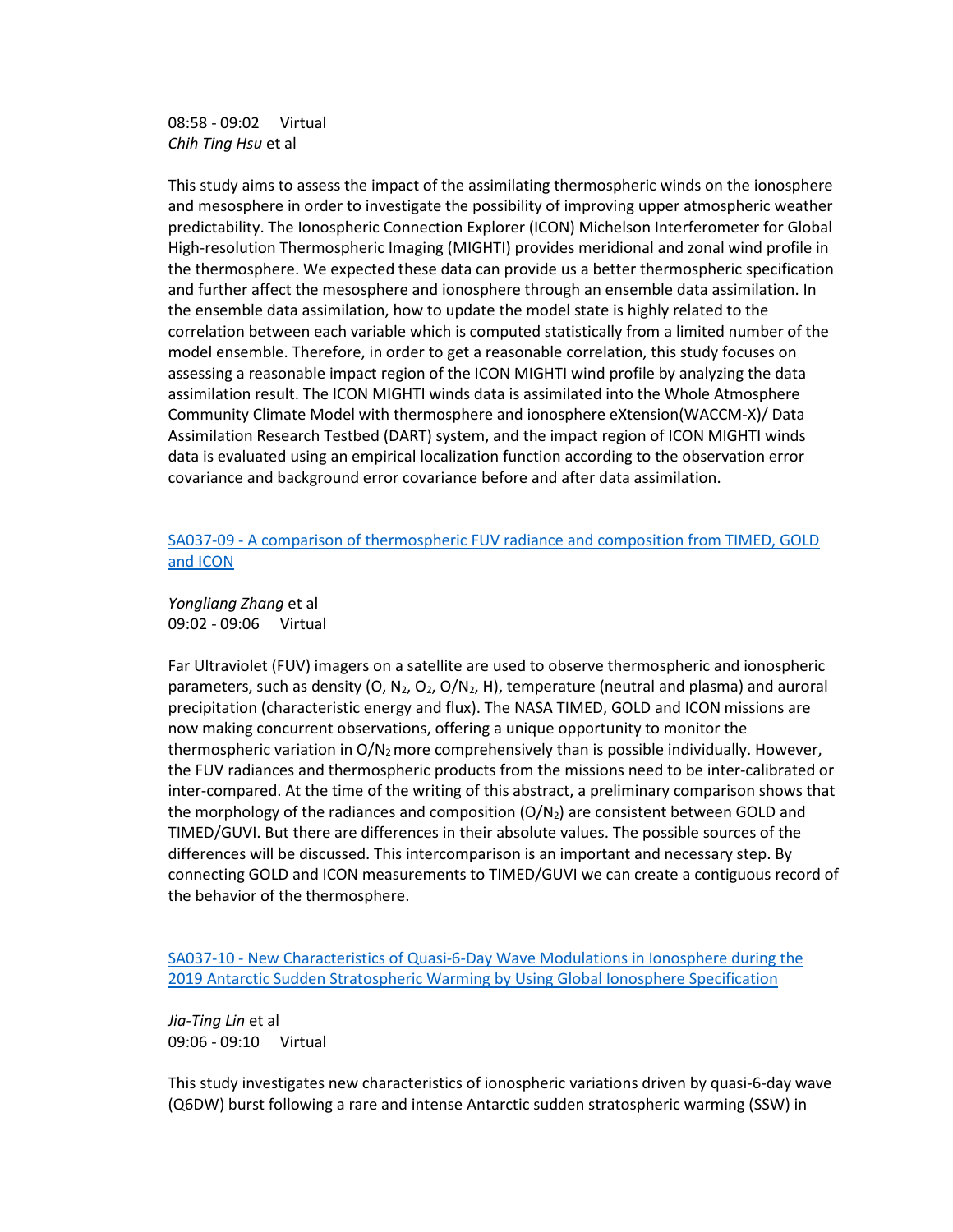September 2019. Local-time and vertical variations of amplitude and phase of Q6DW modulations of ionosphere during SSW are examined for the first time by using data-assimilated three-dimensional Global Ionosphere Specification (GIS) electron density. The GIS assimilates both FORMOSAT-7 radio occultation and ground-based GPS slant total electron content (TEC) to construct hourly electron density. The results show maximum amplitudes of Q6DW sit symmetrically  $\pm 20^{\circ}$  off the magnetic equator ~12 LT followed a secondary peak at 17 LT. At 15 LT, the weakened amplitude and sudden phase shift of Q6DW suggests the ionosphere variations driven by multiple dynamo processes. Altitude-latitude structure shows Q6DW modulations extending beyond equatorial ionization anomaly, which indicates the dynamo effect should occur at higher latitudes off the equator. A plausible explanation is discussed based on interactions between Q6DW and other tidal winds leading to the phase differences and dynamo modulation.

**[Discussion](https://agu.confex.com/agu/fm20/meetingapp.cgi/Paper/782595)** 09:10 - 09:30 Virtual

Posters

SA036 - [Drivers and Prediction of Variability in Earth's Ionosphere and Thermosphere: New Observations](https://agu.confex.com/agu/fm20/meetingapp.cgi/Session/105784)  [from Missions II Posters](https://agu.confex.com/agu/fm20/meetingapp.cgi/Session/105784)

Primary Convener: Thomas J Immel 04:00 - 20:59

Conditions in the near-Earth space environment are observed to be remarkably variable. The number of potential sources of forcing is large, extending from the troposphere and middle atmosphere to high latitude auroral and magnetospheric regions. Quantifying the sources of variability, and how they combine and couple in the ITM system, is a goal of several new observational campaigns: ICON, GOLD, SWARM, and COSMIC-2. These missions in combination with extant assets including TIMED, upstream solar-wind monitors, and a growing network of ground-based sensors provide an unprecedented capability for research efforts that are revealing a host of new system-level behaviors. This session will present first light and recent discoveries from these mission, and related advances made possible by a range of computational models and new machine-learning approaches. These crucial activities promise to advance the field of space environment prediction.

SA036-0001 - [Atmospheric Tidal Study using ICON/MIGHTI Observations](https://agu.confex.com/agu/fm20/meetingapp.cgi/Paper/716653)

*Chihoko Y Cullens* et al

Atmospheric tides have important roles in driving atmospheric coupling process from the lower atmosphere to the mesosphere, thermosphere, and ionosphere. NASA's Ionospheric Connection Explorer (ICON) satellite was launched on 10 October 2019 and has been observing atmospheric temperatures and winds in the latitude range of 10S-40N. Michelson Interferometer for Global High-resolution Thermospheric Imaging (MIGHTI) is one of the instruments on ICON measuring temperature and winds. In this work, the first year of ICON/MIGHTI tidal observations will be presented for both migrating tides and non-migrating tides. In addition, results of Hough Mode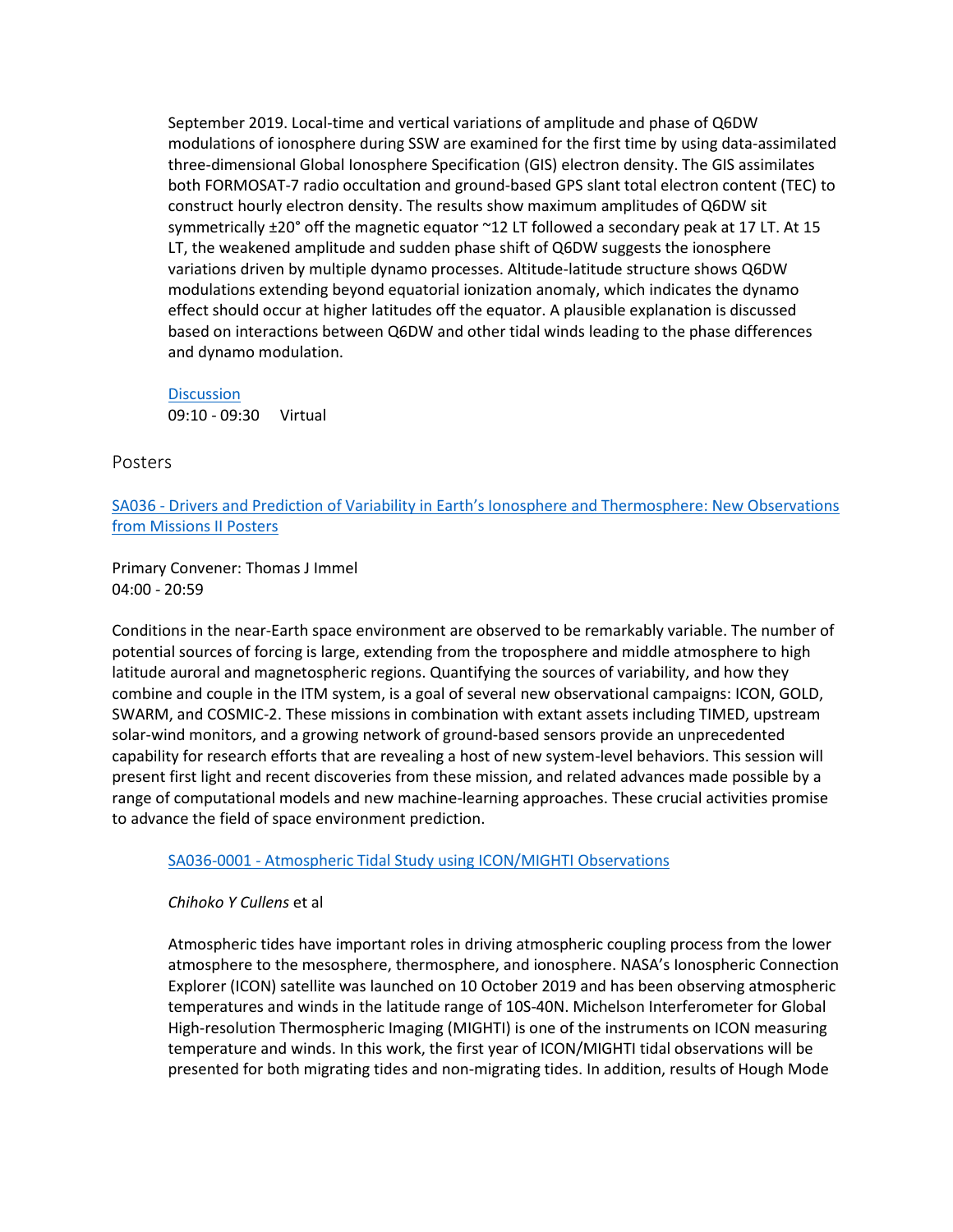Extension (HME) using ICON tides in the latitude range of 10S-40N will be presented here. Results are compared to SD-WACCM-X simulations and also SABER observations.

### SA036-0003 - A Survey of Daytime Ionospheric O<sup>+</sup> From ICON

### *Andrew W Stephan* et al

The NASA Ionospheric Connection Explorer (ICON) was launched in October 2019. ICON includes an Extreme Ultraviolet (EUV) imaging spectrograph that measures the daytime ionospheric  $O<sup>+</sup>$ via altitude profiles of the OII 83.4 and 61.7 nm airglow emissions. The method is based largely on an algorithm developed at NRL for the Special Sensor Ultraviolet Limb Imager (SSULI), and evolved based on data collected by the Remote Atmospheric and Ionospheric Detection System (RAIDS) and the Limb-imaging Ionospheric and Thermospheric EUV Spectrograph (LITES) that both flew aboard the International Space Station at an orbit altitude of ~410 km. The ICON data represent the first application of this technique to a comprehensive set of measurements made across all local daytime sectors from a vantage point (orbit altitude ~600 km) above the bulk of the ionospheric content. However, these are also the first such measurements made during solar minimum conditions, a decidedly challenging environment for such a remote sensing approach. We will present a survey and assessment of these ICON measurements and ionospheric retrievals that have been made to date, across local times and through seasons in this first year of operations.

### SA036-0006 - Comparison of ICON O<sup>+</sup> density profiles with electron density profiles provided by [COSMIC-2 and ground-based ionosondes](https://agu.confex.com/agu/fm20/meetingapp.cgi/Paper/667078)

### *Gilles Wautelet* et al

In October 2019, NASA-ICON was launched to observe the low-latitude ionosphere using in-situ and remote sensing instruments, from a LEO circular orbit at about 595 km altitude. The six satellites of the radio-occultation program COSMIC-2 were also successfully launched and currently provide up to 3000 electron density profiles on a daily basis since October 1, 2019. Besides, the network of ground-based ionosondes is constantly growing and allows retrieving very accurate measurements of the electron density profile up to the peak altitude. These three sources of scientific observation of the Earth ionosphere therefore provide a very complementary set of data.

We compare O+ density profiles provided during nighttime by the ICON-FUV instrument and during daytime by the ICON-EUV instrument against electron density profiles measured by COSMIC-2 and ionosondes. Co-located and simultaneous observations are compared on statistical grounds, and the differences between the several methods are investigated. Particular attention is given to the most important variables, such as the altitude and the density of the Fpeak, hmF2 and NmF2. The time interval considered in this study covers the whole ICON data availability period, which started on November 16, 2019. Manual screening and scaling of ionograms is performed to ensure reliable ionosonde data, while COSMIC-2 data are carefully selected using an automatic quality control algorithm.